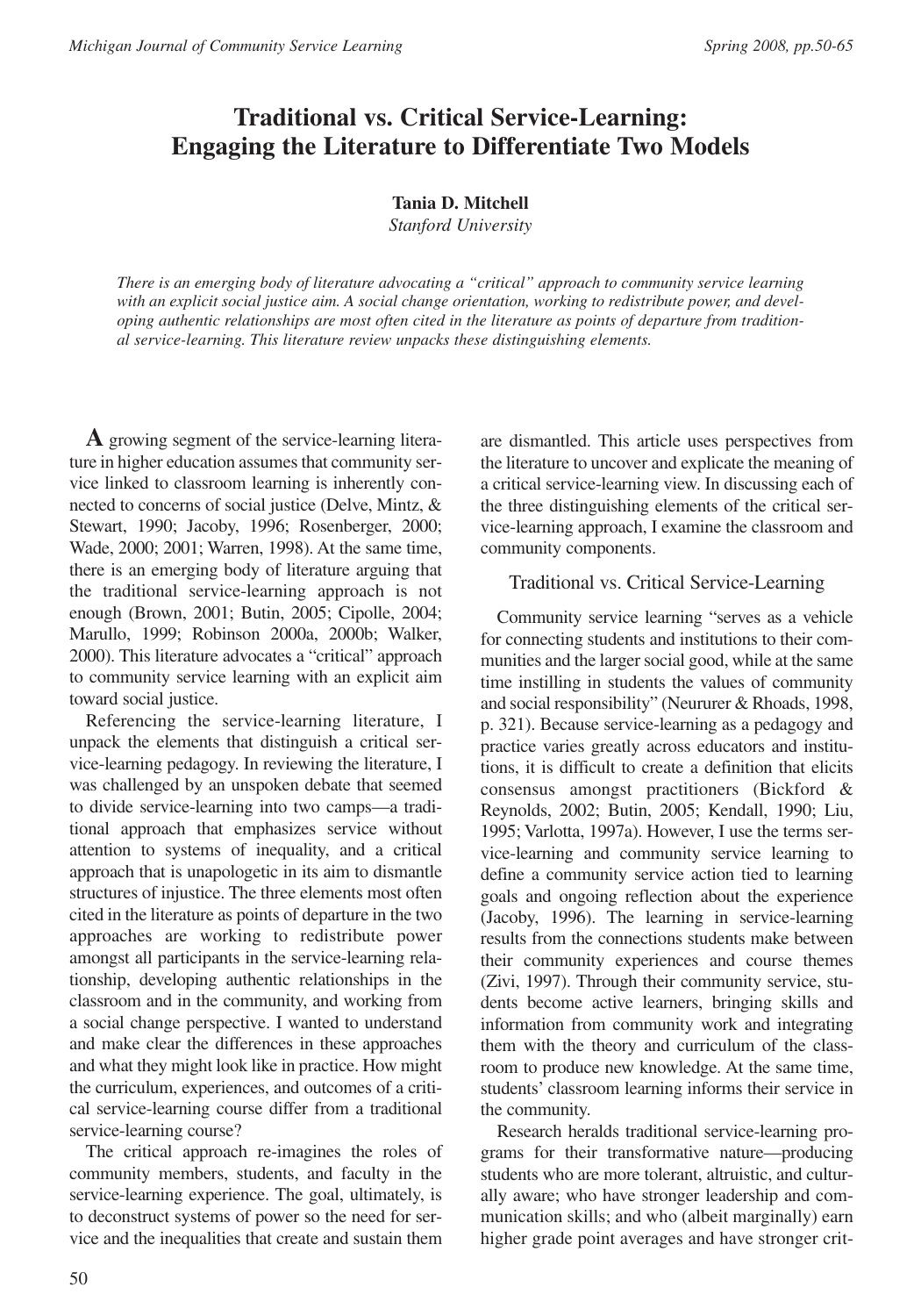ical thinking skills than their non-service-learning counterparts (Astin & Sax, 1998; Densmore, 2000; Eyler & Giles, 1999; Kezar, 2002; Markus, Howard, & King, 1993). Due largely to this evidence, service-learning has emerged on college and university campuses as an effective practice to enhance student learning and development. But some authors assert that, "to suggest that all forms of community service equally develop an ethic of care, a flowering of a mature identity, and advance our understanding of community is misleading" (Neururer & Rhoads, 1998, p. 329).

There are examples in the literature where community service learning is criticized, labeled as charity or "forced volunteerism," critiqued for reinforcing established hierarchies, and deemed paternalistic (Boyle-Baise, 1998; Cooks, Scharrer & Paredes, 2004; Cruz, 1990; Forbes, Garber, Kensinger, & Slagter, 1999; Ginwright & Cammarota, 2002; Levinson, 1990; McBride, Brav, Menon, & Sherraden, 2006; Pompa, 2002; Sleeter, 2000). Pompa (2002) explains her reservation:

Unless facilitated with great care and consciousness, "service" can unwittingly become an exercise in patronization. In a society replete with hierarchical structures and patriarchal philosophies, service-learning's potential danger is for it to become the very thing it seeks to eschew. (p. 68)

Robinson (2000a) concurs, boldly stating that service-learning as a depoliticized practice becomes a "glorified welfare system" (p. 607). Without the exercise of care and consciousness, drawing attention to root causes of social problems, and involving students in actions and initiatives addressing root causes, service-learning may have no impact beyond students' good feelings. In fact, a servicelearning experience that does not pay attention to those issues and concerns may involve students in the community in a way that perpetuates inequality and reinforces an "us-them" dichotomy. Further, such interpretations of service-learning (ironically) serve to mobilize and bolster privileged students to participate in and embrace systems of privilege (Brown, 2001), preserve already unjust social structures (Roschelle, Turpin, & Elias, 2000), and may act to "normalize and civilize the radical tendencies" of our constituent communities, students, and ourselves (Robinson, 2000b, p.146).

Ginwright and Cammarota (2002) critique service-learning, advocating a social justice approach instead:

Unlike "service learning," where youth learn through participation in community service projects, social awareness places an emphasis on

## *Traditional vs. Critical Service-Learning*

community problem solving through critical thinking that raises questions about the roots of social inequality. For example, a service learning approach might encourage youth to participate in a service activity that provides homeless families with food, while social awareness encourages youth to examine and influence political and economic decisions that make homelessness possible in the first place. Reflected in this example is a critical understanding of how systems and institutions sustain homelessness. Through an analysis of their communities, youth develop a deep sense of how institutions could better serve their own communities and initiate strategies to make these institutions responsive to their needs. (p. 90)

While I agree with Neururer and Rhoads (1998) that it would be misleading to suggest that all servicelearning experiences encourage the type of critical analysis suggested by Ginwright and Cammarota, I believe it is equally misleading to suggest that no service-learning class or program encourages the indepth analysis or approach to community problemsolving that Ginwright and Cammarota name social awareness. In the service-learning field, the approaches labeled as "service learning" and "social awareness" by Ginwright and Cammarota might be labeled as *traditional* and *critical* service-learning.

The concept of critical service-learning first appears in Robert Rhoads's (1997) exploration of "critical community service." Rice and Pollack (2000) and Rosenberger (2000) employed the term "critical service learning" to describe academic service-learning experiences with a social justice orientation. This explicit aim toward social justice challenges traditional perceptions of service "as meeting individual needs but not usually as political action intended to transform structural inequalities" (Rosenberger, p. 29). A recent study by Wang and Rodgers (2006) shows that a social justice approach to service-learning results in more complex thinking and reasoning skills than traditional service-learning courses. A critical approach embraces the political nature of service and seeks social justice over more traditional views of citizenship. This progressive pedagogical orientation requires educators to focus on social responsibility and critical community issues. Service-learning, then, becomes "a problemsolving instrument of social and political reform" (Fenwick, 2001, p. 6).

Critical service-learning programs encourage students to see themselves as agents of social change, and use the experience of service to address and respond to injustice in communities. Rahima Wade (2000) terms this perspective "service for an ideal" as opposed to "service to an individual" (p. 97). Boyle-Baise (2007) labels this "service for critical con-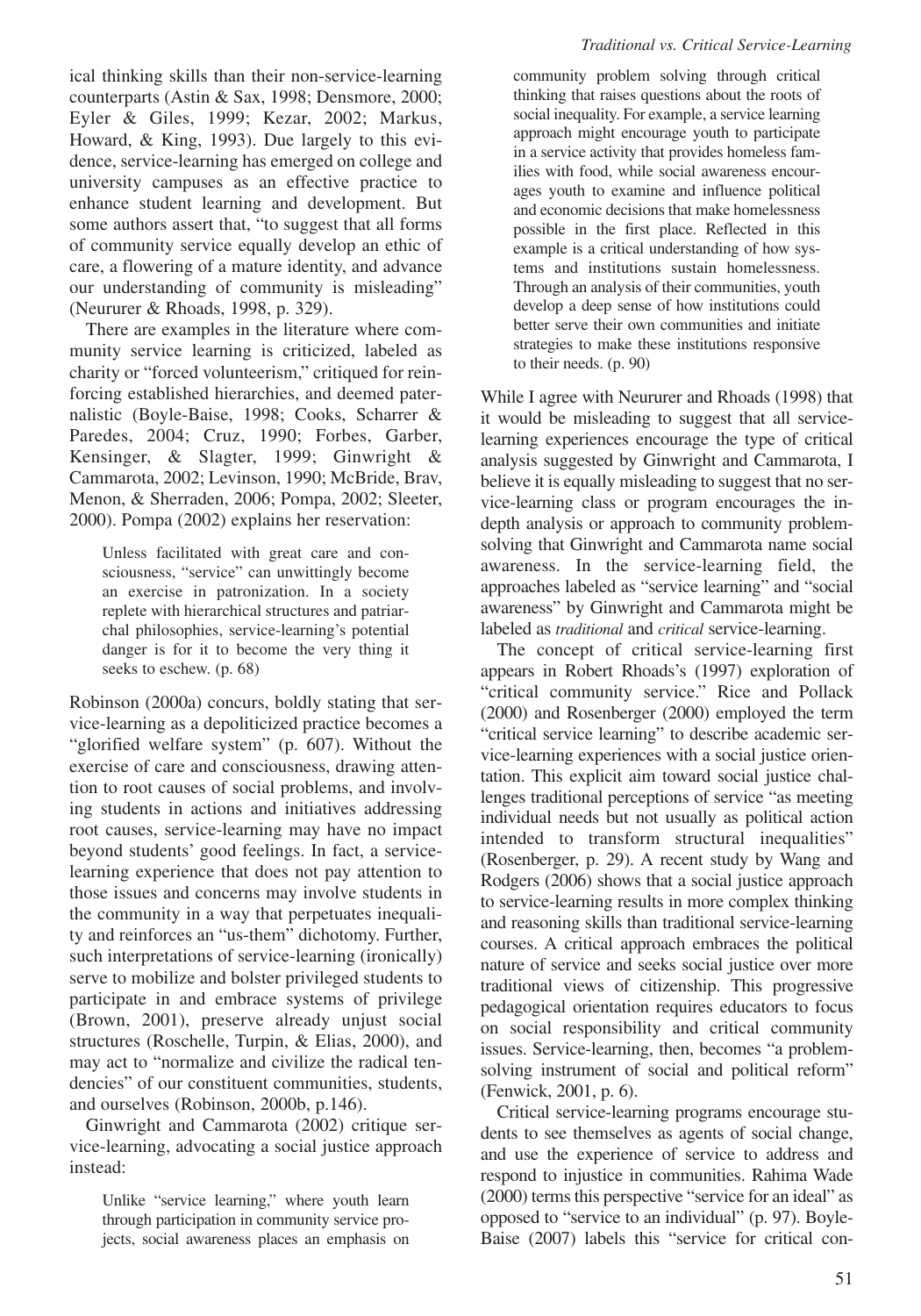sciousness." Marullo (1999) considers service-learning a revolutionary pedagogy because of its potential for social change. Service-learning, he suggests:

If implemented properly, should be critical of the status quo and should ultimately challenge unjust structures and oppressive institutional operations. It is the analytical component of service-learning that gives it revolutionary potential, because it is precisely this component that will reveal the systemic, social nature of inequality, injustice, and oppression. Service-learning is also revolutionary to the extent that it creates a partnership for change among community and university actors. Once the sources of social problems are seen to reside in the social and political systems that so lavishly reward the few at the expense of the many, it becomes obvious that such systems require change. It is in the ensuing step, advocating for change and assisting students to acquire the knowledge and skills to become agents of change, that the revolutionary potential becomes real. In this sense, servicelearning provides an opportunity for institutionalizing on college campuses activism committed to social justice. (p. 22)

To actualize the potential, Boyle-Baise (2007), Wade (2000), and Marullo (1999) see that critical service-learning must emphasize the skills, knowledge, and experiences required of students to not only participate in communities, but to transform them as engaged and active citizens. Critical service-learning must focus on creating true community-university partnerships where community issues and concerns are as important (in planning, implementation, and evaluation) as student learning and development (Brown, 2001). Critical service-learning must embrace the "progressive and liberal agenda" that undergirds its practice (Butin, 2006, p. 58) and serves as the foundation for service-learning pedagogy (Brown, 2001). The work to realize the potential of this pedagogy and avoid paternalism demands a social change orientation, working to redistribute power, and developing authentic relationships as central to the classroom and community experience (see Figure 1).

## A Social Change Orientation

Student development and community change often are viewed as mutually exclusive. Traditional interpretations of service-learning tend to emphasize students, focusing on "preprofessional" experiences (viewing service much like an internship or practicum), and the personal or social development of students (mostly attitudes toward leadership, altruism, and sometimes thoughts or feelings about the people served in the community). "Rarely do students in service-learning programs consider whether some injustice has created the need for service in the first place" (Wade, 2001, p. 1). Programs that might put more emphasis on social change may be characterized or dismissed as activism, or deemed inappropriate or too political for classroom learning. Wade posits that the practicality of traditional service-learning (service to individuals) versus critical service-learning (service for an ideal) may explain the prominence of service-learning programs that emphasize student outcomes over community change:

In general, service for an ideal is more compelling to me because of its potential power to effect change for more people. However, in practice, service to individuals is more accessible and easier to facilitate with a given group of students over a short time (e.g., a semester). (p. 98)

In service-learning programs that do not take a critical approach, the emphasis of the service experience is to find the students some opportunity to do good work that will benefit a service agency, and provide the students with an opportunity to reflect upon the work they are doing and perhaps upon their own assumptions and stereotypes about the individuals with whom they serve. This type of service-learning approach requires "foregrounding issues of identity and difference as a way of helping students alter their personal and world views and preparing students with new ideas and skills that can help them understand and work across differences" (Chesler & Vasques Scalera, 2000, p. 19). Chesler (1995), Eby (1998), Ginwright and Cammarota (2002), and Robinson (2000a; 2000b) all caution that these types of service programs, while beneficial for the students in service roles and providing much needed service in communities, do not lead to any transformation in the community and certainly do not tap into the revolutionary potential that Marullo (1999) envisions. Mark Chesler (1995) explains:

Service-learning does not necessarily lead to improved service, and it certainly does not necessarily lead to social change. As students fit into prescribed agency roles for their service work they typically do not challenge the nature and operations or quality of these agencies and their activities. As we do service that primarily reacts to problems—problems of inadequate education, of under-staffed and under-financed health care, of inadequate garbage collection service, of failing correctional institutions our service does not focus on challenging or directing attention to changing the causes of these problems. (p. 139)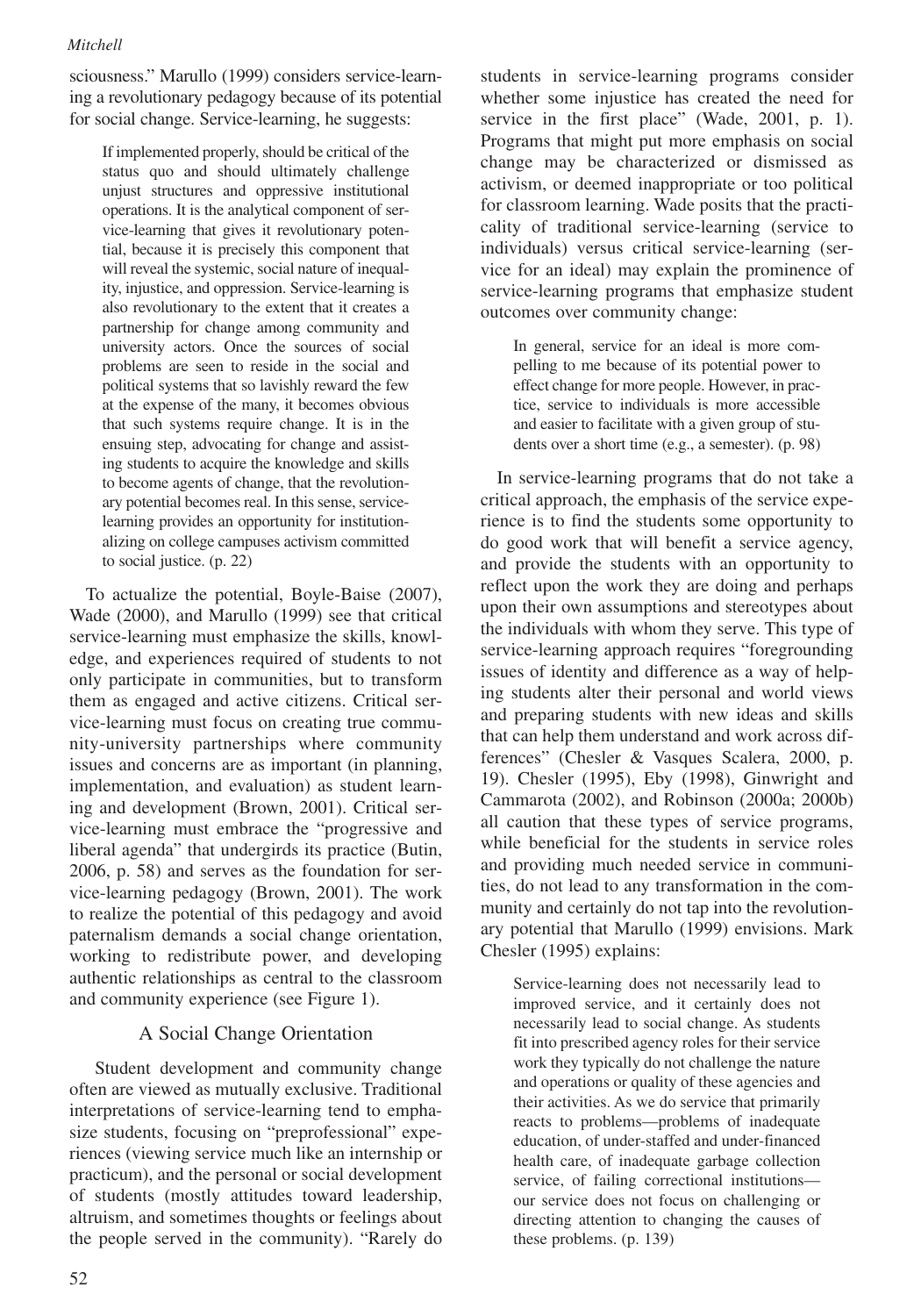## Figure 1. *Traditional vs. Critical Service-Learning*



## **Traditional Service-Learning**

While individual change and student development are desired outcomes of traditional and critical service-learning, critical service-learning pedagogy balances the student outcomes with an emphasis on social change. This requires rethinking the types of service activities in which students are engaged, as well as organizing projects and assignments that challenge students to investigate and understand the root causes of social problems and the courses of action necessary to challenge and change the structures that perpetuate those problems.

Social change efforts "[address] tremendous inequalities and fundamental social challenges by creating structures and conditions that promote equality, autonomy, cooperation, and sustainability" (Langseth & Troppe, 1997, p. 37). Servicelearning practitioners who want to move toward critical service-learning must find ways to organize community projects and work that will allow service-learners to critically analyze their work in the community. Educators using a critical servicelearning pedagogy must support students in understanding the consequences of service alongside the possibilities—the ways service can make a difference as well as those ways it can perpetuate systems of inequality. O'Grady (2000) reminds us, "Responding to individual human needs is important, but if the social policies that create these needs is not also understood and addressed, then the cycle of dependence remains" (p. 13).

Rhoads (1998) offers some of the "big questions" that guide a critical service-learning approach: "Why do we have significant economic gaps between different racial groups? Why do women continue to face economic and social inequities? Why does the richest country on earth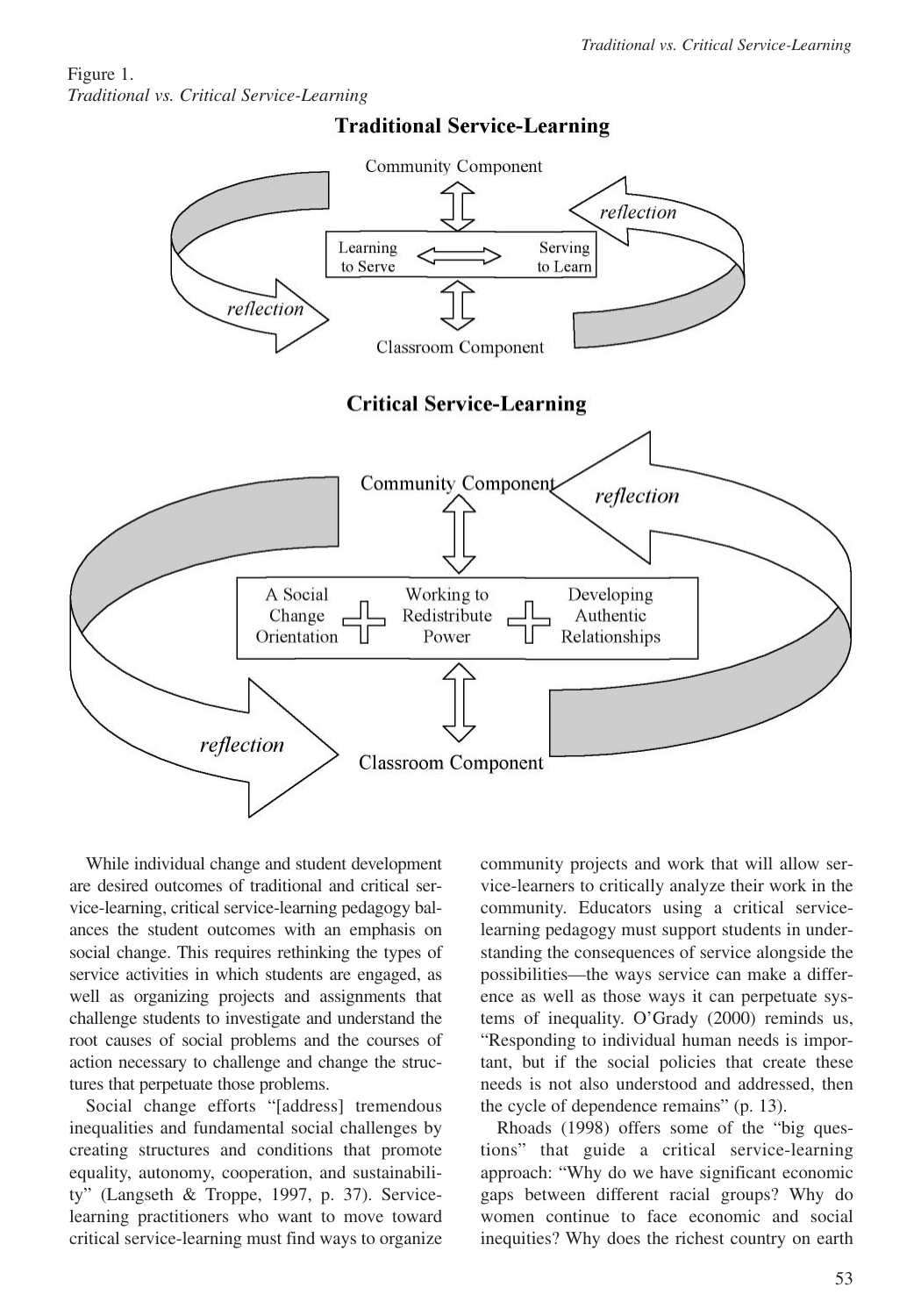have such a serious problem with homelessness?" (p. 45). If service-learning programs aren't asking these questions or encouraging students to investigate the links between "those served" and institutional structures and policies, service-learning students may never move beyond "band-aid" service and toward action geared to the eradication of the cycles of dependence and oppression (Levinson, 1990; O'Grady, 2000; Walker, 2000).

Critical service-learning pedagogy fosters a critical consciousness, allowing students to combine action and reflection in classroom and community to examine both the historical precedents of the social problems addressed in their service placements and the impact of their personal action/inaction in maintaining and transforming those problems. This analysis allows students to connect their own lives to the lives of those with whom they work in their service experiences. Further, a critical service-learning approach allows students to become aware of the systemic and institutionalized nature of oppression. The action/reflection dynamic of a critical service-learning pedagogy encourages contemplation on both personal and institutional contributions to social problems and measures that may lead to social change (Marullo, 1999; Rice & Pollack, 2000). This praxis brings to light the political nature of a pedagogy aimed to address and contribute to dismantling structural inequality.

Community service that is seen as part of an action/reflection dynamic that contributes to social change is dangerous in that it fosters a desire to alter the social and economic structure of our society. It is political because it questions how power is distributed and the connection between power and economics. (Rhoads, 1997, p. 201)

Chesler and Vasques Scalera (2000) argue, "programs focused on social change involve students more directly in mobilizing to challenge racist and sexist structures in community agencies and in the allocation of scarce social resources, and advocate for the construction of community-oriented policies and programs" (p. 19). Through a critical service-learning approach, students can look ahead and consider the kind of work, beyond those service efforts already in place, that might ameliorate or transform social problems and lead to sustainable change (Wade, 2001).

#### *The Community Component*

"We are neglecting activities that address the structural roots of problems," Robinson (2000b, p.145) warns. The service work most service-learners par-

ticipate in—e.g., tutoring, soup kitchens, afterschool enrichment programs—are shaped for the benefit of the students, reflecting "the skills, schedules, interests, and learning agenda of the students in servicelearning rather than to meet real community needs" (Eby, 1998, p. 4). In this way, the needs of servicelearning students often take precedence over community issues and concerns, and the service work performed is less than transformative.

Involving students in social change oriented service work is more difficult. Practitioners may need to work outside traditional non-profits and community-based organizations to partner with groups actively working to change systems and structures (in contrast to "simply" offering services). Social change oriented service is more political than traditional notions of service and therefore may be subject to criticism from those who fear the practice attempts to indoctrinate rather than teach (Butin, 2006; Robinson, 2000a; 2000b). The types of service experiences that allow students to consider social change and transformation may not bring immediate results and, therefore, may not offer the type of gratification that students involved in more traditional service-learning classes experience when the painting is completed, homeless person is fed, or child has finished the art project. Social change oriented service takes time. Social justice will never be achieved in a single semester nor systems dismantled in the two- to four-hour weekly commitment representative of many traditional models of service-learning.

Forbes et al. (1999) are clear about the goals they desire through a critical service-learning approach:

We want…to empower students to see themselves as agents capable of acting together with others to build coalitions, foster public awareness, and create social change. Our goal is to avoid the trap of the cultural safari, instead discussing and demonstrating the tools the students will require to pursue the objectives they set forth within the engaged parameters of their own diverse lives and concerns. At the very least, this should short-circuit the stance of charitable pity that traditional volunteerism often produces. (p. 167)

Merely assigning students to work in a particular agency or program is not enough; faculty, students, and staff must all be involved in a dialectic and responsive process that encourages analysis and action to address issues and problems facing communities. Instead of seeing the community agency as "a highly innovative textbook" (Brown, 2001, p. 16) or community members as "passive beneficiaries" (Ward & Wolf-Wendel, 2000, p. 767) in the service-learning relationship, a critical service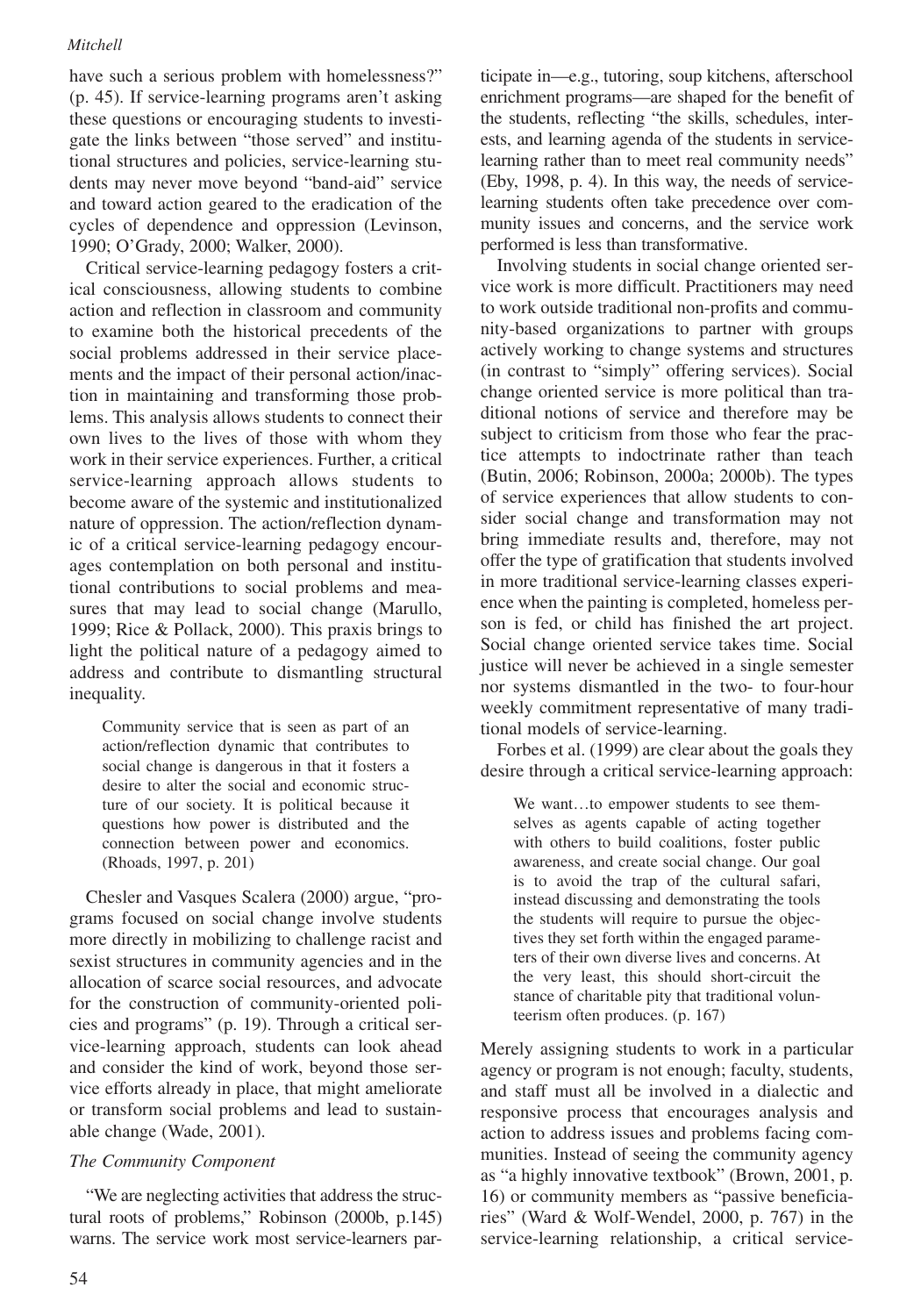learning pedagogy engages community partners actively to create and define the service-learning experience. Marullo and Edwards (2000) offer principles that should guide a service-learning approach with aims of social justice. In particular, the contention that "the resources of the community should be developed and expanded as a top priority (taking precedence over the enrichment or gains experienced by the volunteers)" speaks to a service experience with a social change orientation (Marullo & Edwards, 2000, p. 907).

#### *The Classroom Component*

A critical service-learning pedagogy asks students to use what is happening in the classroom the readings, discussion, writing assignments and other activities—to reflect on their service in the context of larger social issues. "Such a vision is compatible with liberatory forms of pedagogy in which a goal of education is to challenge students to become knowledgeable of the social, political, and economic forces that have shaped their lives and the lives of others" (Rhoads, 1998, p. 41).

Students must be encouraged to reflect on the structural causes and concerns that necessitate their service (Eby, 1998; Roschelle et al., 2000). Marullo and Edwards (2000) caution, "If students' causal explanation of a social problem such as poverty, illiteracy, or homelessness points to flaws or weaknesses in individuals' characteristics, it is quite likely that they have missed entirely the social justice dimension of the problem" (p. 903). Dialogue, reflections, and writing assignments can encourage the analysis that allows students to understand real world concerns and the systemic causes behind them. Additionally, incorporating community knowledge through, for example, including presentations or co-teaching by community members involved in the service-learning partnership, can provide "insider" information about community needs and concerns and make linkages to root causes that may be more difficult for faculty and students who enjoy a more privileged status.

A discussion of whether the language of community "needs" implies community deficits and reifies structures of inequality is inevitable in a critical service-learning pedagogy. Acknowledging community needs, problems, and/or issues does not necessarily imply deficits or deficiency, but rather concerns, issues, and resources that can be addressed through the service-learning relationship. This problem of language is a challenge addressed in the literature but not resolved. For example, though Brown (2001) challenges that framing community issues as needs "suggests that it is a community's own fault or inadequacy that has created the need being addressed" (p. 15), she continues to invoke the construction of community need throughout the monograph. We need to reconstruct "need" as a term that invokes structural and systemic problems without blaming individual communities. A critical service-learning pedagogy brings attention to social change through dispelling myths of deficiency while acknowledging how systems of inequality function in our society. We must help students understand that inadequate teaching and learning resources, a lack of affordable housing, redressing laws that unfairly criminalize homelessness, the absence of accessible and available childcare, and the unfair distribution of government resources (e.g., policing, garbage collection, public green space, among many others) are compelling community *needs* and there is no blame or shame in acknowledging them as such.

Course readings can also reflect a social change orientation. "Required readings help students examine theoretical perspectives…and evaluate whether they adequately reflect the reality of the disenfranchised individuals with whom they work" (Roschelle et al., 2000, p. 841). Readings can often invoke voices or experiences not heard or realized in service, and raise questions and inspire dialogue that can lead to deeper understanding. The readings and concepts covered in a critical service-learning course should bring attention to issues of social justice and concepts of privilege and oppression.

Service, itself, is a concept steeped in issues of identity and privilege which must be wrestled with for students to be effective in their service work. A critical service-learning program is intentional in its social change orientation and in its aim toward a more just and caring society; part of that intentionality is demonstrated in the concepts with which students engage in classroom discussions, readings, and writing assignments.

Capstone experiences can bring attention to social change through a service-learning experience. They can be a culminating research project that allows students to analyze, propose, and implement a strategy to address a community concern. Capstone experiences are most effective when students' service involves collaborations with community members and responds to communityidentified concerns. From mistakes and successes, students come to understand the process of community change (Mitchell, 2007).

Bickford and Reynolds (2002) argue that the framing of service-learning projects and activities in the classroom "impacts both what our students do and how they understand it (i.e., whether it contributes to 'change' or just 'helps' someone). The frameworks within which we think of our work are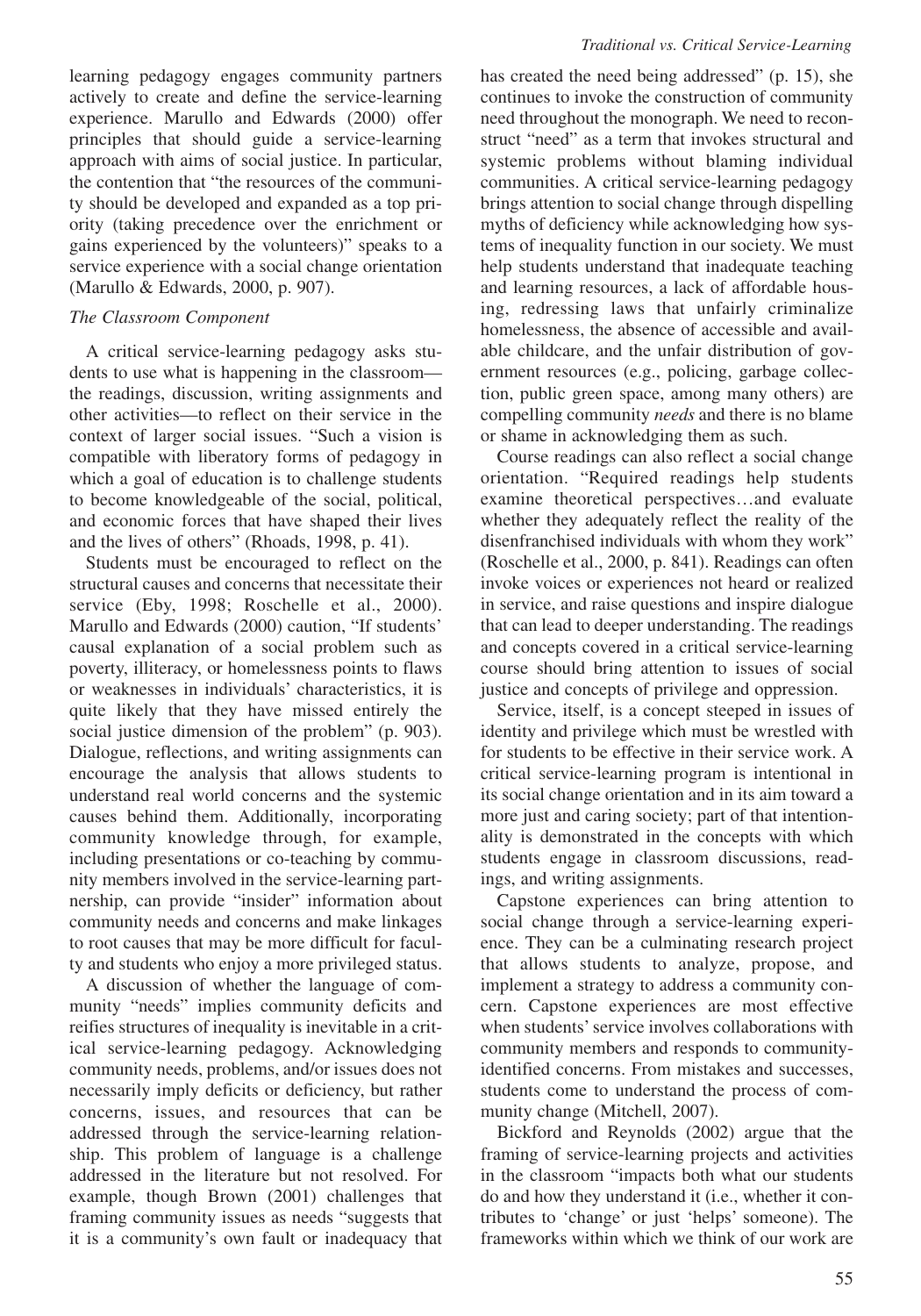not 'irrelevant'" (p. 241). A social change orientation allows critical service-learning programs to look beyond immediate challenges to more comprehensive issues of our communities (Téllez, 2000). A critical service-learning pedagogy moves beyond simply doing service in connection to a course's academic content to challenging students to articulate their own visions for a more just society and investigate and contemplate actions that propel society toward those visions.

## Working to Redistribute Power

Traditional service-learning programs seldom acknowledge the power differences inherent in service-learning experiences. Lori Pompa (2002) discusses the undergirding power issues in the traditional service-learning approach:

If I "do for" you, "serve" you, "give to" you that creates a connection in which I have the resources, the abilities, the power, and you are on the receiving end. It can be—while benign in intent—ironically disempowering to the receiver, granting further power to the giver. Without meaning to, this process replicates the "have-have not" paradigm that underlies many social problems. (p. 68)

An aspect of the service-learning experience that practitioners cannot escape or diminish is that students engaged in service-learning will undoubtedly have greater societal privilege than those whom they encounter at their service placements. Whether it be race, class, age, ability, or education level, and in some cases the privilege of time (which may also manifest as class privilege), students in some way (or in all of these ways) have more power than the constituents in the service agencies where they work. "Service, because it involves the experience of social inequalities and crossings of the very borders that sustain and reproduce them, facilitates musings on alternative worlds; on utopias, not as practical realities, but as visions propelling social change" (Taylor, 2002, p. 53). While some practitioners point to an "encounter with difference" as an aspect of the service-learning experience that leads to the development and change desired (Kahne & Westheimer, 1996; Rhoads, 1997), we must be cautious in asking students to engage in these experiences without challenging unjust structures that create differences. Cynthia Rosenberger (2000) contends, "the development of critical service learning, whose goal is to contribute to the creation of a just and equitable society, demands that we become critically conscious of the issues of power and privilege in service learning relationships" (p. 34).

The ways in which service-learning programs are

traditionally structured, Cooks et al. (2004) argue, lead to a socially constructed image of a community in need of repair, with students armed and prepared to "fix" what is wrong. Simply by choosing which agencies will be "served" and how and when students will enter the service experience to complete certain tasks or meet certain objectives allows power to be retained firmly in the grasp of the instructor and students. From this place, we determine "who or what needs to be 'fixed', to what standard, and who should be in charge of fixing the problem" (Cooks et al., p. 45). Service-learning faculty, who wish to incorporate a critical approach, must recognize and problematize issues of power in the service experience. Warren (1998) challenges, "Looking at diversity alone is not enough to truly examine social justice issues. Diversity often implies different but equal, while social justice education recognizes that some social groups in our society have greater access to social power" (p. 136). Too often, the "difference" experienced in the service setting is reduced to issues of diversity. This action serves to essentialize and reinforce the dichotomies of "us" and "them," reproducing the hierarchies critical service-learning seeks to undo.

Butin (2003) introduces a "postructuralist perspective" of service-learning as a way to investigate our collusion with systems of injustice and viewing service-learning as "a site of identity construction, deconstruction, and reconstruction" (p. 1684). "Specifically," he writes, "a poststructuralist perspective suggests that in positioning ourselves as tutors who give back to the community, we are necessarily involved in asymmetrical and static power relations" (p. 1684). A critical service-learning pedagogy names the differential access to power experienced by students, faculty, and community members, and encourages analysis, dialogue, and discussion of those power dynamics. Without looking at access to social power and the role of power (or the lack of power) in determining who receives service as well as what services are provided, the potential of using service-learning as a pedagogy that brings society closer to justice is forfeited.

Illuminating issues of power in the service-learning experience is not easy. It requires confronting assumptions and stereotypes, owning unearned privilege, and facing inequality and oppression as something real and omnipresent. Densmore (2000) supports a curricular approach that explores indepth both the historical and current relationships between social groups that leads to and reinforces hierarchies of difference in society. Rosenberger (2000) seems unsure whether service-learning practitioners are prepared to embark upon this challenge when she asks: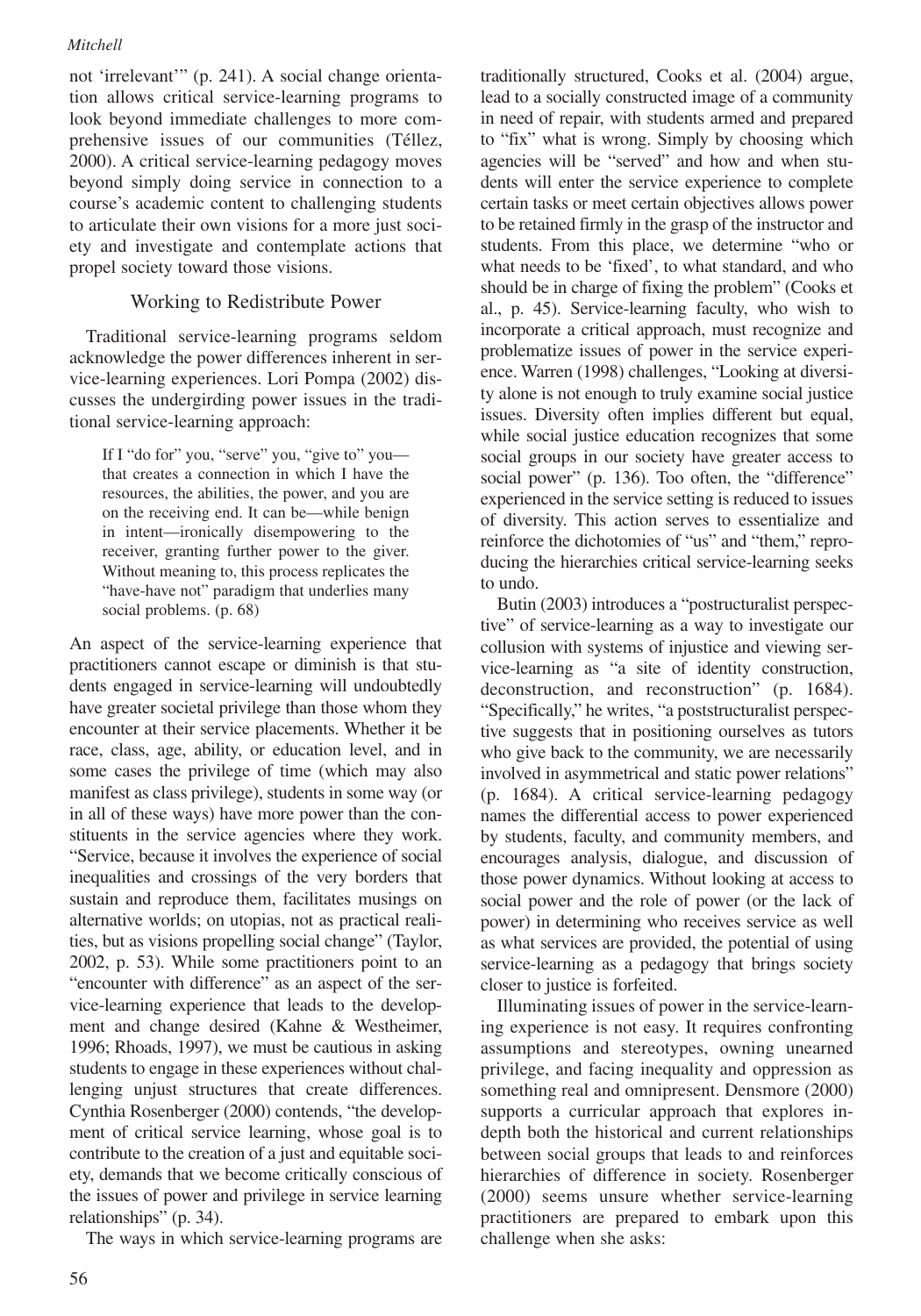Is service learning willing to participate in the unveiling and problematizing of the present reality of our society and to respond to the difficult, complex issues of inequity, oppression, and domination? Is service learning willing to make less-privileged people subjects and not objects? (p. 32)

Hayes and Cuban (1997) introduce "border pedagogy" as a means to enable individuals to think more deeply about power relations and their experiences with privilege and oppression. "Border crossing serves as a metaphor for how people might gain a more critical perspective on the forms of domination inherent in their own histories, knowledge, and practices, and learn to value alternative forms of knowledge" (Hayes & Cuban, p. 75).

The very real power differentials in servicelearning relationships must be exposed in order to be critically analyzed and possibly changed (Varlotta, 1997b). Butin (2005) concurs, understanding service-learning pedagogy as "fundamentally an attempt to reframe relations of power" (p. x). A critical service-learning pedagogy not only acknowledges the imbalance of power in the service relationship, but seeks to challenge the imbalance and redistribute power through the ways that service-learning experiences are both planned and implemented. To do so, everyone's perspective, especially those of community members to whom power is potentially redistributed, "must be accounted for and eventually integrated into the service experience" (Varlotta, 1997b, p. 38).

#### *The Community Component*

Service-learning has already been called on for its tendency to privilege the needs of students above those of community members (Brown, 2001; Eby, 1998). A critical service-learning experience seeks mutual benefit for all parties in the experience. Ward and Wolf-Wendel (2000) challenge us to view service-learning as a "focus in on *us*" (p. 769, emphasis added), recognizing that the problems being addressed through service-learning impact all of us as a community.

In developing a service-learning experience, stakeholders consider the complementary relationship between the service activity, course content, community needs, and student outcomes. To challenge the distribution of (and work to redistribute) power, critical service-learning experiences empower community residents "to do as much of the work as its resources allow" (Marullo & Edwards, 2000, p. 907). The service experience in a critical service-learning pedagogy need not mimic traditional paradigms of service. Students and faculty can work alongside community mem-

bers, political advocacy, and direct protest (especially as actions determined by the community to best serve community needs) can be viewed as service, and campus resources can be allocated to address community needs (e.g., providing community access to the campus library, involving analysts from institutional research in completing a community needs assessment, operating a soup kitchen from a university dining hall). Additionally, long-term partnerships that begin before and last beyond the semester and provide opportunities for continuity avoid the "turn-over" typical in traditional service-learning (Brown, 2001). These actions probably do not go far enough to dismantle the oppressive hierarchies defining the serverserved dichotomy, but may provide enough challenge to the usual service relationship to allow ourselves, our students, and community members to question the distribution of power.

#### *The Classroom Component*

In the classroom, critical service-learning experiences look to knowledge from community members, the curriculum, and the students themselves. "Service-learning challenges our static notions of teaching and learning, decenters our claim to the labels of 'students' and 'teachers,' and exposes and explores the linkages between power, knowledge, and identity" (Butin, 2005, pp. vii-viii). Through classroom experiences, questioning the distribution of power can be facilitated through readings, reflective writing, experiential activities, and classroom discussions. These experiences recognize that knowledge and understanding are developed in many different ways.

Discussions about biases, unearned privilege, and power must figure prominently in servicelearning classrooms (Green, 2001; Nieto, 2000; Roschelle et al., 2000; Rosenberger, 2000). A critical service-learning pedagogy encourages analysis and dialogue that allows students to identify and challenge unequal distributions of power that create the need for service. The border pedagogy that Hayes and Cuban (1997) advocate may create the openness and acceptance of "alternative knowledge" needed to create an inclusive service-learning experience where stakeholders can share power and challenge traditional power relationships.

Crossing borders of knowledge, and entering into "borderlands," where existing patterns of thought, relationship, and identity are called into question and juxtaposed with alternative ways of knowing and being, provides the opportunity for creative and oppositional reconstructions of self, knowledge, and culture… (p. 75)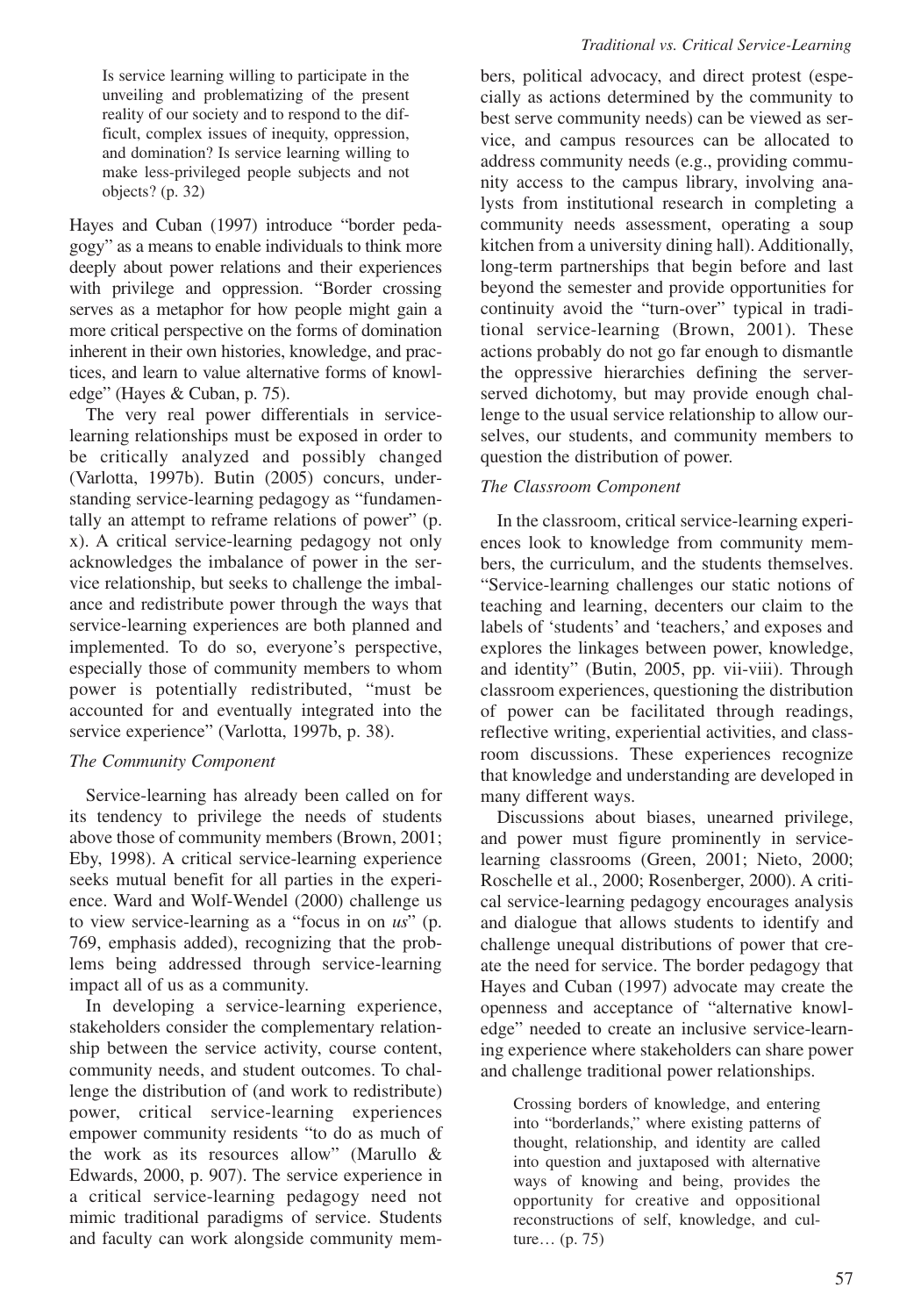How power relationships are produced and reproduced should be ongoingly observed and critiqued, with a consciousness geared toward reconfiguring power relationships to reverse current (and expected) hierarchies in traditional service practice. Recognizing the knowledge of (and in) the community by insuring community input is reflected in the curriculum is important (Brown, 2001; Cipolle, 2004). This may be accomplished by bringing community members into the service-learning classroom through curriculum development or teaching roles, having faculty members engaged in the service experience alongside students, or "reversing" the service-learning structure by having classes in the community.

Reconfiguring the traditional classroom is another way to encourage the redistribution of power. Disrupting the banking dynamic that is supported by a classroom configuration with a teacher in the front and the students in rows can be challenged by having all class participants (faculty included) sitting in a circle. Holding classes in lounge environments (where comfortable chairs or couches replace more formal student desks) is another way to challenge the dynamic. A change in the learning environment can introduce students to the possibility that learning occurs in multiple locations. Students and community members may also share facilitation of the class with faculty members, and students (and community members) can provide input into the construction of the syllabus or the topics addressed in the classroom. These actions can help redefine the meaning of teachers and learners (Schultz, 2006). Creating a "professorless" environment where students and/or community members participate in reflection without the pressure or influence of a faculty member's presence can also shift the power dynamic and raise questions about knowledge, power, and identity (Addes & Keene, 2006).

Marullo and Edwards (2000) suggest that community members should benefit from the skill development ("problem solving, critical thinking, organizational know-how, and communication skills") afforded to many students in service-learning programs (p. 907). Shouldn't (and couldn't) a critical service-learning pedagogy fully integrate community members into the service-learning experience? The distribution of power in this dynamic could be questioned and reconfigured as every participant in the service-learning relationship viewed themselves as a part of the community working for change, as a student in the classroom seeking to build skills for community development, and as a conveyor of knowledge—a teacher—with valid and powerful ideas, experiences, and perspectives to share.

## Developing Authentic Relationships

Developing genuine partnerships among educators and their students, and people and organizations situated in "the community," is critical to the learning process and to working toward social justice…the relationship should be considered as both a means to social justice and a product of a more just society. (Koliba, O'Meara, & Seidel, 2000, p. 27)

Rosenberger (2000) notes, "much of the service learning literature shares a commitment to building mutual relationships and to letting members of the community identify the need. What is missing, however, is an approach for creating such relationships" (p. 37). The focus on developing authentic relationships, relationships based on connection, is an important element of a critical service-learning pedagogy. Critical service-learning demands we recognize the differences in service relationships, but as Collins (2000) reminds us, "most relationships across difference are squarely rooted in relations of domination and subordination, we have much less experience relating to people as different but equal" (p. 459). Instead, we must learn to see our differences as "categories of connection," places from which to analyze power, build coalitions, and develop empathy (Collins, 2000).

Relationships based on connection recognize and work with difference. Connection challenges the self-other binary and emphasizes reciprocity and interdependence. Common goals and shared understanding create mutuality, respect, and trust leading to authenticity. Reciprocity in the servicelearning experience seeks to create an environment where all learn from and teach one another (Kendall, 1990). This emphasizes a collaborative relationship and seeks to involve all parties equally in the creation of service-learning experiences (Rhoads, 1997).

"In most service-learning situations, relationships are clearly based on difference: I'm homeless; you're not" (Bickford & Reynolds, 2002, p. 237). This position makes it challenging to form a relationship based on connection, because the express purpose of interaction is centered on the differences between the service-learning student and the community served. Varlotta (1997b) cautions, "unless service-learners explicitly theorize the complex relationships between and among servers and servees, one group is likely to become subordinate to the other" (p. 18).

Critical service-learning experiences must pay special attention to how relationships are developed and maintained in the service experience. The challenge is to create relationships that neither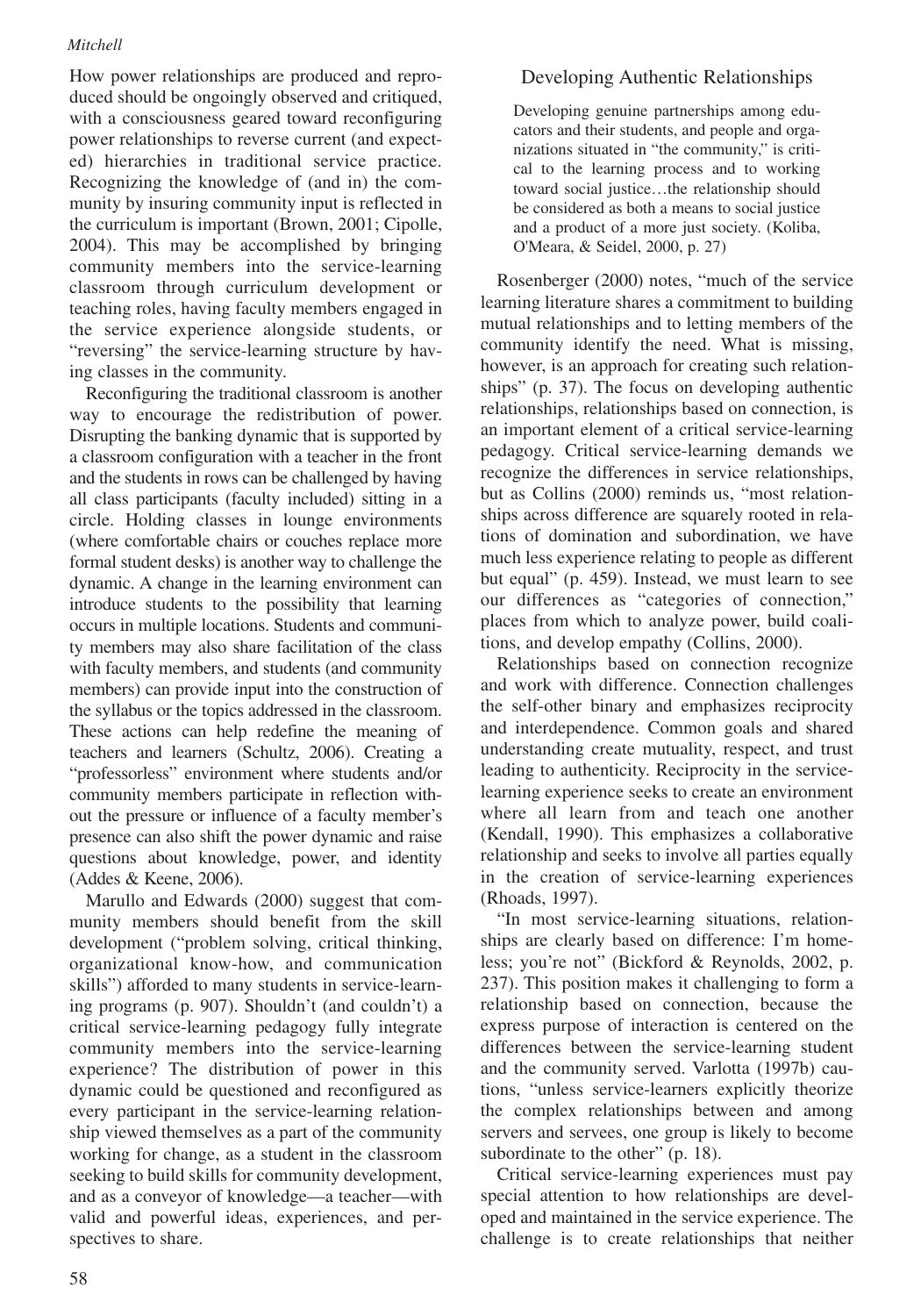*Traditional vs. Critical Service-Learning*

ignore the realities of social inequality in our society nor attempt to artificially homogenize all people in the service-learning experience (Bickford & Reynolds, 2002). Varlotta (1997b) warns:

If students participating in a service-learning experience are instructed to look constantly for the things that make them like the people they are serving, then artificial homogenization is likely to result. While it is sure to be the case that college students enrolled in service-learning courses have something in common with servees, I believe it is dangerous, condescending, and offensive to suggest that they can put themselves in the place of a homeless person, a run-away teen, a battered woman, etc. Is it possible after serving at these types of "safehaven" shelters for college students to understand what it is like to be homeless or victimized by family violence? Though students might improve their understanding of homelessness, domestic violence, and teenage street life especially if they reflect critically upon these social problems and contextualize the specific situations at play, it is still unlikely, in my opinion, to claim that service-learning allows them to "know" what it is like to be homeless, abused, etc. (p. 80)

Students cannot enter the service-learning experience with the false understanding that they are "just like" the community served. In theorizing complex relationships, students must be able to name the ways they are both like and unlike the individuals they work with in the service setting, and further how those similarities and differences impact their interactions at the service site and (should this chance meeting occur) away from the service site. This is not to say, however, that students cannot build effective, authentic relationships with community members based on connection. As Varlotta (1997b) acknowledges, service learners may indeed have something in common with "those served." Students in servicelearning experiences might use those commonalities to forge relationships with community members, and over time, through the experience of sharing their lives, authentic relationships may develop.

Some service-learning practitioners view dialogic engagement as critical to the development of authentic relationships with community members (Jones & Hill, 2001; Levinson, 1990; Pompa, 2002). Pompa sees dialogic engagement as both verbal exchange and as the experience of "being together." Levinson explains:

*Engagement* implies intensity…Programs that engage students demand not only that students use their hearts (e.g., sympathize or empathize with clients); they also insist that students understand intellectually the "broad social dynamics" underlying the situations of the people they serve (the plight of the elderly, causes of poverty, racism, etc.). Engagement programs require more commitment from their students than just fulfilling the required number of hours. (p. 69, emphasis in original)

This mandate from Levinson (1990) further clarifies the interlocking elements of a critical service-learning pedagogy. Authentic relationships demand attention to social change and understanding the root causes of social problems. Authentic relationships also demand an analysis of power and a reconfiguring of power in the service relationship. Taylor (2002) and Varlotta (1997b) might also argue that authentic relationships demand a new metaphor for service, one that replaces our notions of service with notions of community in which all people understand and embrace our connectedness and interdependence. Remen (2000) indicates agreement with this approach as she defines service as "belonging." She sees service as "a relationship between equals," or "a relationship between people who bring the full resources of their combined humanity to the table and share them generously" (p. 198). A critical service-learning pedagogy asks everyone to approach the service-learning relationship with authenticity. In this process, we would develop a shared agenda, acknowledge the power relations implicit in our interactions, and recognize the complexity of identity—understanding that our relationship within the service-learning context is further complicated by societal expectations.<sup>1</sup>

## *The Community Component*

The service-learning relationship is inherently complex because of the myriad roles the pedagogy requires of students and community members. For students, this requires them to move between student and teacher roles throughout the service experience (sometimes playing both roles simultaneously). A student may be placed in a particular service experience for the skills she can bring to the agency and asked to teach or train various community members elements of that skill (e.g., a student working in a computer facility for a job training program). At the same time, that student is expected to make observations and to analyze and understand the systemic and institutional forces that make their service necessary in today's society. Community members, on the other hand, might be asked to move between roles of student and teacher, supervisor, and person in need. As a student, the community member may be the person learning about computers from the service-learner at the job-training program, and as the person in need, that community member may also be (or feel)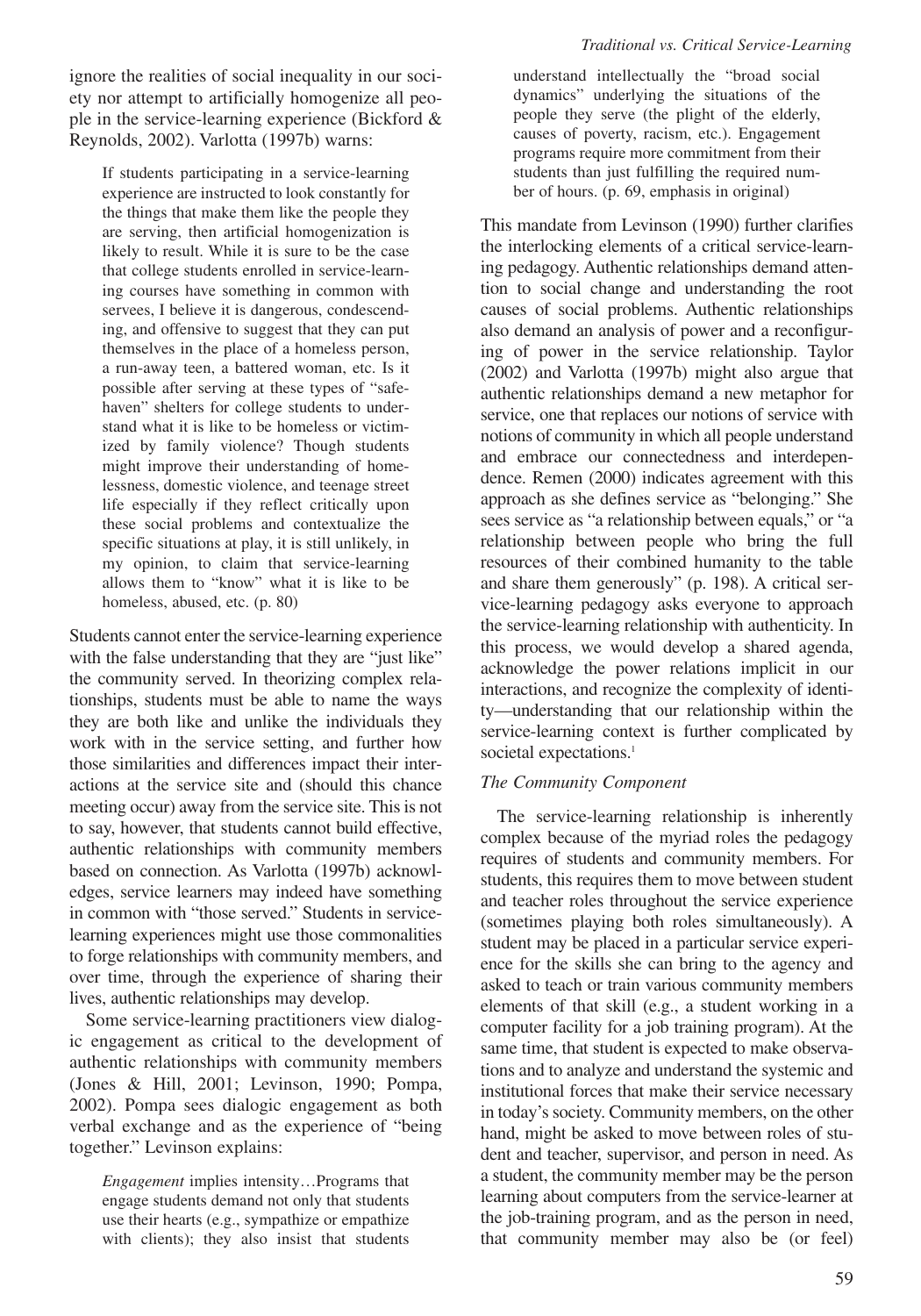expected to show gratitude and appreciation for the service being provided. As a supervisor, the community member may be in a position of providing direction to the service-learner, telling the individual (or several individuals) where to go, what to do, and how to do specific tasks. As supervisors, community members are sometimes asked to provide orientation and job training, verify service hours, and meet with students to give feedback and assess the students' service. Finally, as teacher, we sometimes ask community members to be their most vulnerable. The service-learning experience asks that community members teach us (and/or our students) what it means to be in their particular circumstance (be it homeless, "at-risk", elderly, or illiterate).

Preparation for the service experience and the varied roles students and community members will be challenged to fill must be clearly conveyed in a critical service-learning pedagogy. All participants must be informed and willing to engage in these service relationships if authenticity is to be developed. Susan Cipolle (2004) warns that "students are often unprepared for the service learning experience" and points specifically to a lack of knowledge or understanding about the people served as a factor of student unpreparedness (p. 20). In my experience, students involved in service-learning either have not had the opportunity nor taken the time to explore the communities that surround the college or university campus. It is important to provide that opportunity for students, to give them a chance to learn about and understand the community in which they will be working. But, this lack of knowledge is also true for the service site. Service agencies are often unprepared for service-learning with unclear expectations for students' service and time, with limited understanding of what servicelearning is, and (sometimes) without an accurate understanding of the history, knowledge, skills, and experiences of the students coming to serve. We do the students and the service agency a disservice by asking students to show up for service with little to no information about the mission and work of that agency. We do community partners a disservice by not appropriately preparing them for the servicelearning relationship. Because developing authentic relationships is a desired goal of a critical service-learning pedagogy, appropriate preparation for the relationship is extremely important.

Levinson's (1990) directive for engagement beyond service hours means that opportunities for stakeholders in the service-learning relationship to interact beyond the service work are important. Formal and informal meetings between students, faculty, and community members offer possibilities for dialogue and coalition building.

Authenticity necessitates good communication between campus and community partners. This begins with appropriate preparation for the relationship, and continues with ongoing dialogue to provide opportunities to share information, exchange feedback, and evaluate the partnership. Strand, Marullo, Cutforth, Stoecker, & Donohue (2003) stress that all members in a campus-community collaboration "work to be effective talkers and good listeners" (p. 55). They suggest avoiding academic jargon and slang, co-developing ground rules, and working to ensure stakeholders have equal voice "including those people who, because of age or social status, are not used to contributing equally to a discussion or being listened to" as strategies for effective communication (Strand et al., p. 55).

The problem of continuity, discussed earlier, is another important consideration of authenticity in relationships. Authenticity is not achieved in a semester, so an ongoing partnership and prolonged engagement in service are integral to achieving this desired outcome. By prolonged engagement in service, I mean a service opportunity that is ongoing, where students are regularly engaged and involved in the projects and work of the service agency. This service should be meaningful, providing the student with work that captures their passion or interest and affording the agency necessary and important contributions to its purpose. The agency should be able (and feel comfortable) to depend on regular involvement from campus partners (students, faculty, staff or others). The opportunity to continue and expand their service work at the agency should be available to students as the skills and knowledge these students develop can continue to benefit the agency and provide new servicelearners with peer models. An expanding role with the service site can also provide students with more and greater skills that may assist them in applying their academic disciplines in service work or in developing passions or interests that lead to career options or lifelong involvement in service.

The agency also benefits from sustained service engagement. Programs and projects benefit from experienced leadership. New service-learning students can be trained and oriented by a fellow student, saving community partner time and resources. Constituents of community agencies see a familiar face time and again which can make it easier and more comfortable when new students are introduced into service roles. Experienced volunteers also transition easily into staff roles of community agencies. As relationships are developed, skills are learned, and commitment to the work is evident, students become valuable resources to the agency.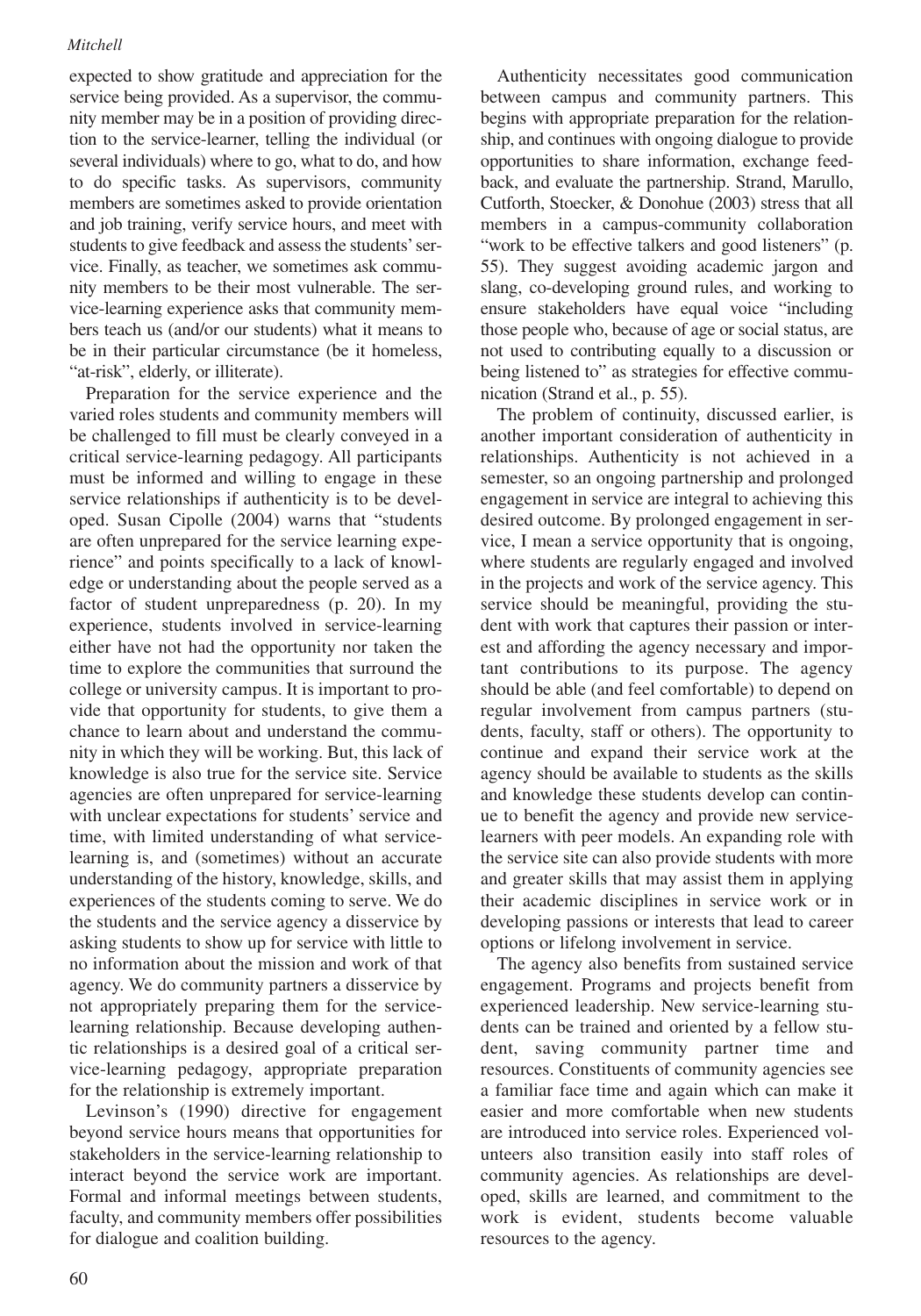Long-term partnerships, where faculty and higher education institutions are engaged with the community, should be the goal of critical service-learning. A commitment to community development that is sustained and maintained benefits all stakeholders in a critical service-learning experience and goes a long way toward developing authenticity (Marullo & Edwards, 2000). A campus commitment to partnership can funnel financial resources into a community, generate interest in and attention to issues facing the community, and break down town-gown barriers. Further, a long-term partnership builds knowledge as the institution becomes more invested and involved in the community. This benefits the service-learning relationship as campus and community work together to define and develop critical service-learning experiences that effectively respond to community needs by utilizing the experience, expertise, and resources of the community, departments (programs or schools), faculty, university staff, and students. Campuses and communities can do more, through developed and authentic partnerships where trust is built and agendas shared, to implement programs, policies, and interventions that address root causes, transform communities, and lead to sustainable change.

#### *The Classroom Component*

In the critical service-learning classroom, developing authentic faculty and student relationships provides a model for engagement in the community. This is achieved by a commitment to dialogue, developing self-awareness, critical reflection, and building solidarity.

Authenticity in relationships is dependent on dialogue and connection. Sustained and meaningful faculty and student exchanges are necessary to engage "in a critical analysis of the world" (Cipolle, 2004, p. 22) that connects to personal histories, multiple perspectives, and sociological and historical material (Zúñiga, 1998). Dialogue includes opportunities for formal and informal interaction, honoring conversations during breaks and before and after class as effective spaces for relationship building (Cranton, 2006). Extended conversations "about subject matter in a way that builds an improved and shared understanding of ideas or topics" is an element of authentic pedagogy (Newmann, Marks, & Gamoran, 1996, p. 289). Zúñiga recommends a blend of content and process—a facilitation that deals strategically with disciplinary knowledge and behavioral outcomes—to begin and sustain meaningful faculty-student dialogue.

Self-awareness is an important feature of authenticity (Cranton, 2006; Glatthorn, 1975). To be authentic we must acknowledge who we are and the biases that shape our interactions. Exploring identity, personal histories, and experiences of privilege and oppression are important to engage effectively and authentically. Experiential activities, simulation exercises, and personal reflection can facilitate self-awareness exploration (Cranton; Zúñiga, 1998). Cranton suggests an autobiography exercise where participants develop a narrative shared with others. The participation of facilitators and/or instructors in these self-awareness exercises is especially important as authentic relationships must be fostered amongst all participants in the classroom (Cranton; Glatthorn, 1975).

Critical reflection is central to transformative learning and service-learning practice (Cranton, 2006; Jacoby, 1996), and may contribute to authentic relationships in the classroom. Engaging in critical reflection requires questioning assumptions and values, and paying attention to the impacts and implications of our community work. While journaling is often used to encourage critical reflection, Popok (2007) goes further, recommending that students share their writing in front of an audience to receive and respond to feedback. This exchange develops authenticity through vulnerability and trust-building. This exercise also creates a space for students to be challenged, question their ideas, and integrate new perspectives into their thinking. Glatthorn's (1975) notion of growth as a process of self-discovery is especially important to critical reflection. The classroom must be designed to create space for students to discover their opinions and commitments to the concerns raised through a critical service-learning experience.

Radest (1993) encourages building solidarity, a concept central to authenticity. Solidarity extends beyond the service relationship to a broader commitment to social justice; it reflects what is possible once the service-learning course ends. Cipolle (2004) and Sheffield (2005) express a need for solidarity as an outcome of service-learning. "It develops in the student not simply emotional readiness, but a cognitive/imaginative readiness" to engage in future action for social change (Sheffield, p. 49). Walker (2000) assigns an action plan at the end of the service-learning course to build this readiness in students. Students develop an advocacy campaign based on their service experience and research and are able, then, to figure out ways to act on their own and engage others in the work. Expressions of solidarity represent a dimension of authenticity because they demonstrate that we will continue to work for social change and social justice once the service-learning experience has concluded. It is the recognition that the social problems and structural inequalities that create and maintain those problems belong to all of us and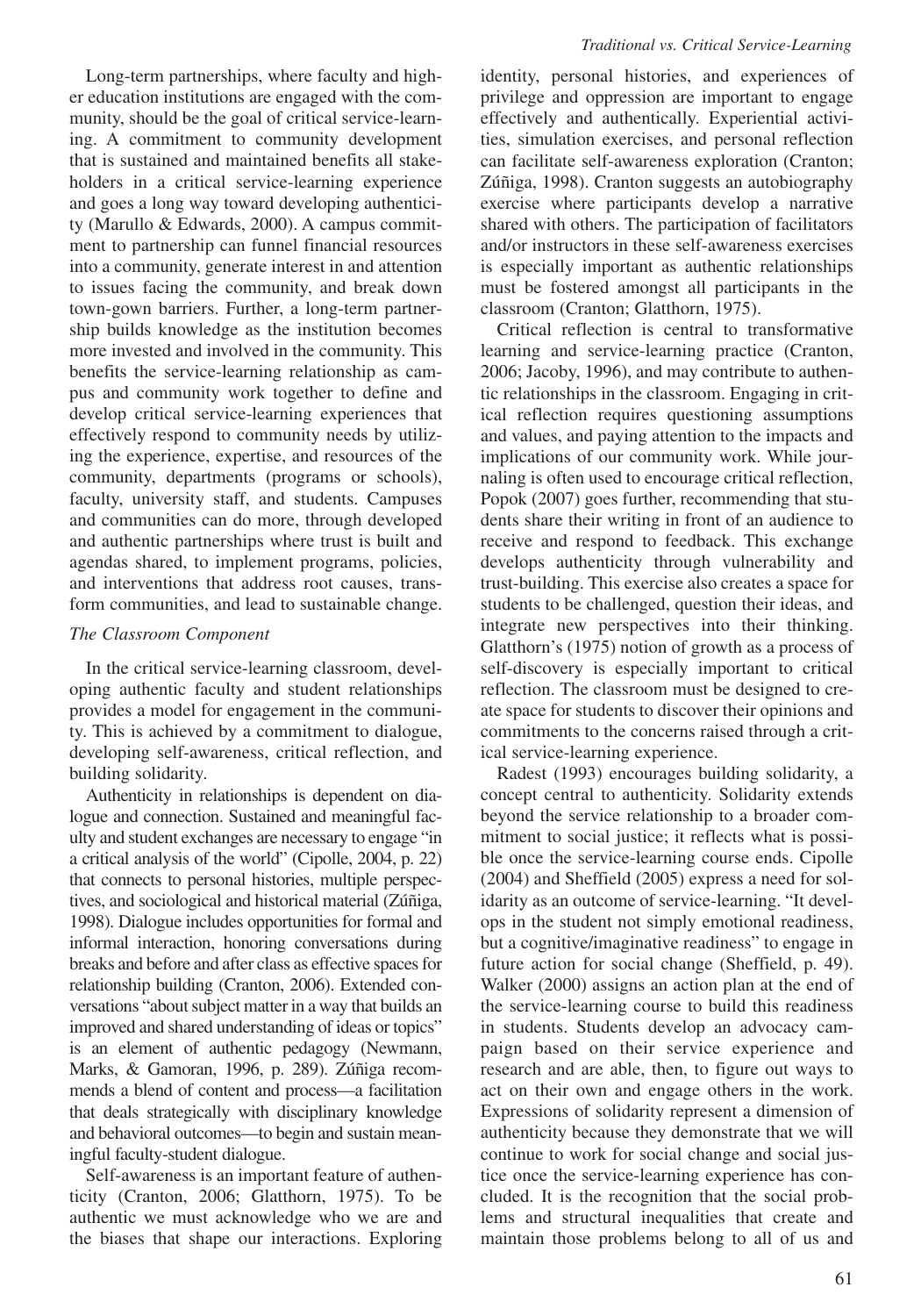require all of us for change to occur.

Service-learning, Rhoads (1997) contends, is an experience "that brings students into a direct and significant relationship with others, and thus challenges students to consider a variety of significant issues about the self, such as a code to live by" (p. 36). The critical service-learning experience forged with authentic relationships, challenges students to confront stereotypes and generalizations and leads to the development of a more caring self (Rhoads). Through these relationships, service-learning practitioners hope that students will feel compelled to pursue further action on the issues they encounter in the service experience. At the same time, however, Bickford and Reynolds (2002) remind us, "Avoiding superficial encounters begins with the recognition, already in place among service-learning advocates, that one assignment, one semester, is not enough" (p. 234). Authentic relationships depend on a commitment to one another that extends beyond the last day of class.

## Conclusion

In this review of a critical service-learning pedagogy, I have indicated that a social change orientation, working to redistribute power, and developing authentic relationships are the elements most cited in the literature to differentiate the practice from traditional service-learning models. Pompa (2002) summarizes the critical service-learning approach as "becoming conscientious of and able to critique social systems, motivating participants to analyze what they experience, while inspiring them to take action and make change" (p. 75). Marullo (1999) predicts that a critical service-learning pedagogy will produce future activists and leaders committed to social justice. Critical service-learning advocates see the potential to transform generations and ultimately society through carefully implemented service-learning experiences.

While the intentionality of a critical service-learning approach may be difficult to implement within the borders of institutions and a society that do not necessarily invite social change, the promise of this approach and the ethical obligations of the pedagogy require this be the next direction of service-learning programs. Schulz (2007) reminds us that "social justice cannot activate itself. Rather, it takes the concerted effort of interdependent stakeholders (community members, students, and instructors) to transform social justice theory into service-learning practice" (p. 34). Developing experiences with greater attention to equality and shared power between all participants in the service experience and challenging students to analyze the interplay of power, privilege, and oppression at the service placement and in their experience in that placement will ensure that a critical service-learning pedagogy questions and problematizes the status quo.

#### Notes

Many thanks to the editors and reviewers of this journal for their thorough and insightful feedback.

<sup>1</sup> I am grateful to Dr. Seth Pollack for helping me think through the dimensions of authenticity crucial to relationship building in critical service-learning pedagogy.

#### References

- Addes, D. & Keene, A. (2006). Grassroots community development at UMass Amherst: The professorless classroom. In E. Zlotkowski, N. Longo, & J. Williams (Eds.), *Students as colleagues: Expanding the circle of service-learning leadership* (pp. 227-240). Providence, RI: Campus Compact.
- Astin, A. W., & Sax, L. J. (1998). How undergraduates are affected by service participation. *Journal of College Student Development*, *39*(3), 251-263.
- Bickford, D. M., & Reynolds, N. (2002). Activism and service-learning: Reframing volunteerism as acts of dissent. Pedagogy: Critical Approaches to Teaching, *Literature, Language, Composition and Culture*, *2*(2), 229-254.
- Boyle-Baise, M. (1998). Community service learning for multicultural education: An exploratory study with preservice teachers. *Equity & Excellence in Education*, *31*(2), 52-60.
- Boyle-Baise, M. (2007). Learning service: Reading service as text. *Reflections*, *6*(1), 67-85.
- Boyle-Baise, M., & Efiom, P. (2000). The construction of meaning: Learning from service learning. In C. R. O'Grady (Ed.), *Integrating service learning and multicultural education in colleges and universities* (pp. 209- 226). Mahwah, NJ: Lawrence Erlbaum Associates.
- Brown, D. M. (2001). *Pulling it together: A method for developing service-learning community partnerships based in critical pedagogy.* Washington DC: Corporation for National Service.
- Butin, D. W. (2003). Of what use is it? Multiple conceptualizations of service learning within education. *Teachers College Record*, *105*(9), 1674-1692.
- Butin, D. W. (2005). Preface: Disturbing normalizations of service-learning. In D. W. Butin (Ed.), *Service-learning in higher education: Critical issues and directions* (pp. vii-xx). New York: Palgrave Macmillan.
- Butin, D. W. (2006). Disciplining service learning: Institutionalization and the case for community studies. International *Journal of Teaching and Learning in Higher Education*, *18*(1), 57-64.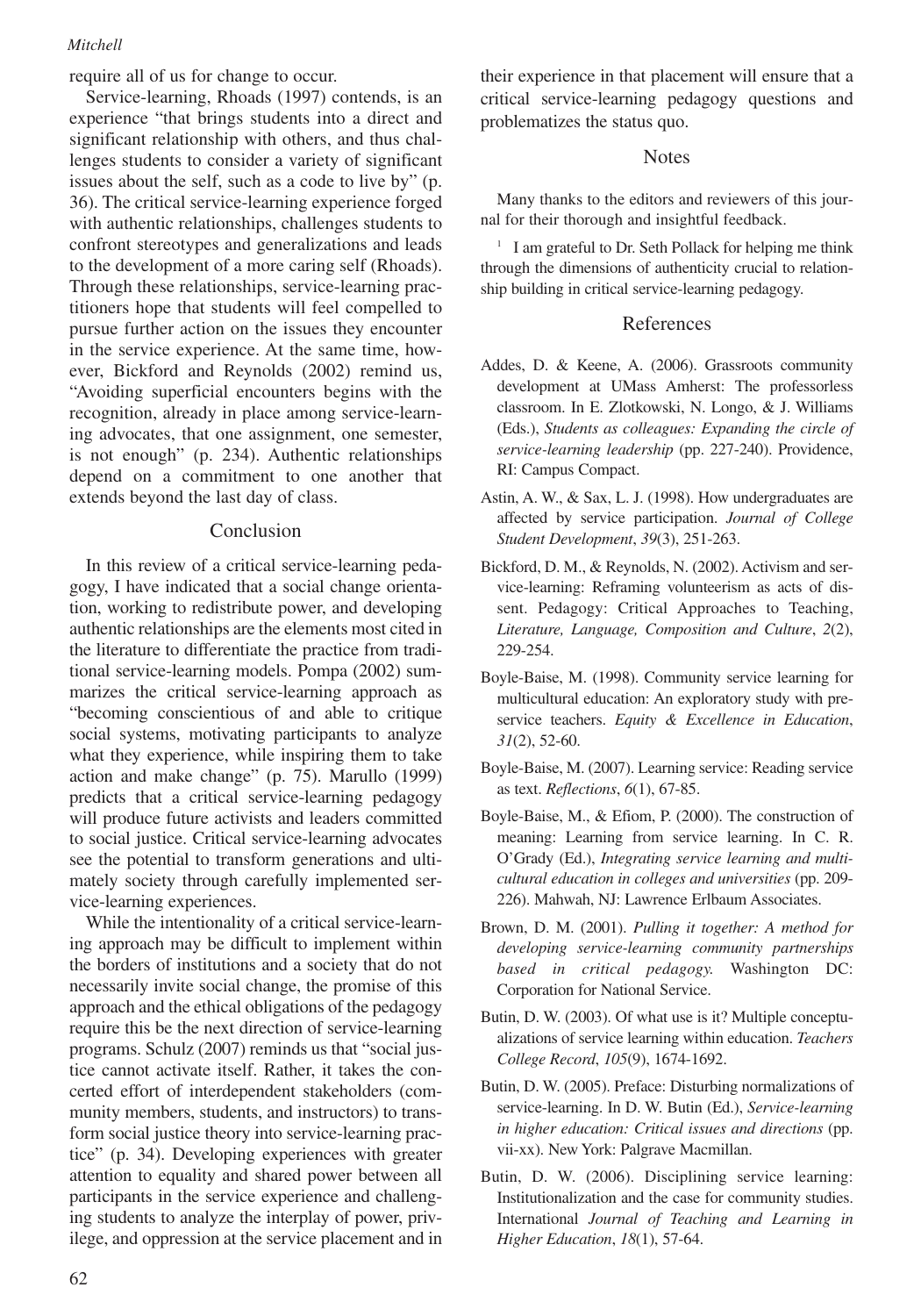- Chesler, M. (1995). Service, service-learning, and changemaking. In J. Galura, J. Howard, D. Waterhouse, & R. Ross (Eds.), *Praxis iii: Voices in dialogue* (pp. 137-142). Ann Arbor, MI: OCSL Press.
- Chesler, M., & Vasques Scalera, C. (2000). Race and gender issues related to service-learning research. *Michigan Journal of Community Service Learning*, Special Issue, 18-27.
- Cipolle, S. (2004). Service-learning as counter-hegemonic practice: Evidence pro and con. *Multicultural Education*, *11*(3), 12-23.
- Collins, P. H. (2000). Toward a new vision: Race, class, and gender as categories of analysis and connection. In M. Adams, W. J. Blumenfeld, R. Castaneda, H. W. Hackman, M. L. Peters & X. Zuniga (Eds.), *Readings for diversity and social justice: An anthology on racism, sexism, heterosexism, ableism, and classism* (pp. 457- 462). New York: Routledge.
- Cooks, L., Scharrer, E., & Paredes, M. C. (2004). Toward a social approach to learning in community service learning. *Michigan Journal of Community Service Learning*, *10*(2), 44-56.
- Cranton, P. (2006). Fostering authentic relationships in the transformative classroom. *New Directions for Adult and Continuing Education*, *109*, 5-13.
- Cruz, N. (1990). A challenge to the notion of service. In J. C. Kendall (Ed.), *Combining service and learning: A resource book for community and public service* (pp. 321-323). Raleigh, NC: National Society for Internships and Experiential Education.
- Delve, C. I., Mintz, S. D., & Stewart, G. M. (1990). Promoting values development through community service: A design. In C. I. Delve, S. D. Mintz, & G. M. Stewart (Eds.), *Community service as values education* (pp. 7-29). San Francisco: Jossey-Bass.
- Densmore, K. (2000). Service learning and multicultural education: Suspect or transformative? In C. R. O'Grady (Ed.), *Integrating service learning and multicultural education in colleges and universities* (pp. 45-58). Mahwah, NJ: Lawrence Erlbaum Associates.
- Eby, J. W. (1998). Why service-learning is bad. Retrieved August 17, 2005, from www.messiah.edu/external\_ programs/agape/service\_learning/articles/wrongsvc.pdf
- Eyler, J., & Giles, D. E. (1999). *Where's the learning in service-learning?* San Francisco: Jossey-Bass.
- Forbes, K., Garber, L., Kensinger, L., & Slagter, J. T. (1999). Punishing pedagogy: The failings of forced volunteerism. *Women's Studies Quarterly*, *3* & *4*, 158-168.
- Ginwright, S., & Cammarota, J. (2002). New terrain in youth development: The promise of a social justice approach. *Social Justice*, *29*(4), 82-95.
- Glatthorn, A. A. (1975). Teacher as person: The search for the authentic. *The English Journal*, *64*(9), 37-39.
- Green, A. E. (2001). "But you aren't white:" Racial perceptions and service-learning. *Michigan Journal of Community Service Learning*, *8*(1), 18-26.
- Hayes, E., & Cuban, S. (1997). Border pedagogy: A critical framework for service learning. *Michigan Journal of Community Service Learning*, *4*, 72-80.
- Jacoby, B. (1996). *Service-learning in higher education: Concepts and practices*. San Francisco: Jossey-Bass.
- Jones, S. R., & Hill, K. (2001). Crossing high street: Understanding diversity through community servicelearning. *Journal of College Student Development*, *42*(3), 204-216.
- Kahne, J., & Westheimer, J. (1996). In the service of what? The politics of service learning. *Phi Delta Kappan*, *77*(9), 592-599.
- Kendall, J. C. (1990). Combining service and learning: An introduction. In J. C. Kendall (Ed.), *Combining service and learning: A resource book for community and public service* (pp. 1-33). Raleigh, NC: National Society for Internships and Experiential Education.
- Kezar, A. (2002, May-June). Assessing community service learning: Are we identifying the right outcomes? *About Campus*, *7*, 14-20.
- Koliba, C., O'Meara, K., & Seidel, R. (2000). Social justice principles for experiential education. *NSEE Quarterly*, *26*(1), 1, 27-29.
- Langseth, M., & Troppe, M. (1997). So what? Does service-learning really foster social change? *Expanding Boundaries*, *2*, 37-42.
- Levinson, L. M. (1990). Choose engagement over exposure. In J. C. Kendall (Ed.), *Combining service and learning: A resource book for community and public service* (pp. 68-75). Raleigh, NC: National Society for Internships and Experiential Education.
- Liu, G. (1995). Knowledge, foundations, and discourse: Philosophical support for service-learning. *Michigan Journal of Community Service Learning*, *2*, 5-18.
- Markus, G. B., Howard, J. P. F., & King, D. C. (1993). Integrating community service and classroom instruction enhances learning: Results from an experiment. *Educational Evaluation and Policy Analysis*, *15*(4), 410- 419.
- Marullo, S. (1999). Sociology's essential role: Promoting critical analysis in service-learning. In J. Ostrow, G. Hesser & S. Enos (Eds.), *Cultivating the sociological imagination: Concepts and models for service-learning in sociology*. Washington DC: American Association of Higher Education.
- Marullo, S., & Edwards, B. (2000). From charity to justice: The potential of university-community collaboration for social change. *American Behavioral Scientist*, *43*(5), 895-912.
- McBride, A. M., Brav, J., Menon, N., & Sherraden, M. (2006). Limitations of civic service: Critical perspectives. *Community Development Journal*, *41*(3), 307-320.
- Mitchell, T. D. (2007). Critical service-learning as social justice education: A case study of the citizen scholars program. *Equity & Excellence in Education*, *40*(2), 101- 112.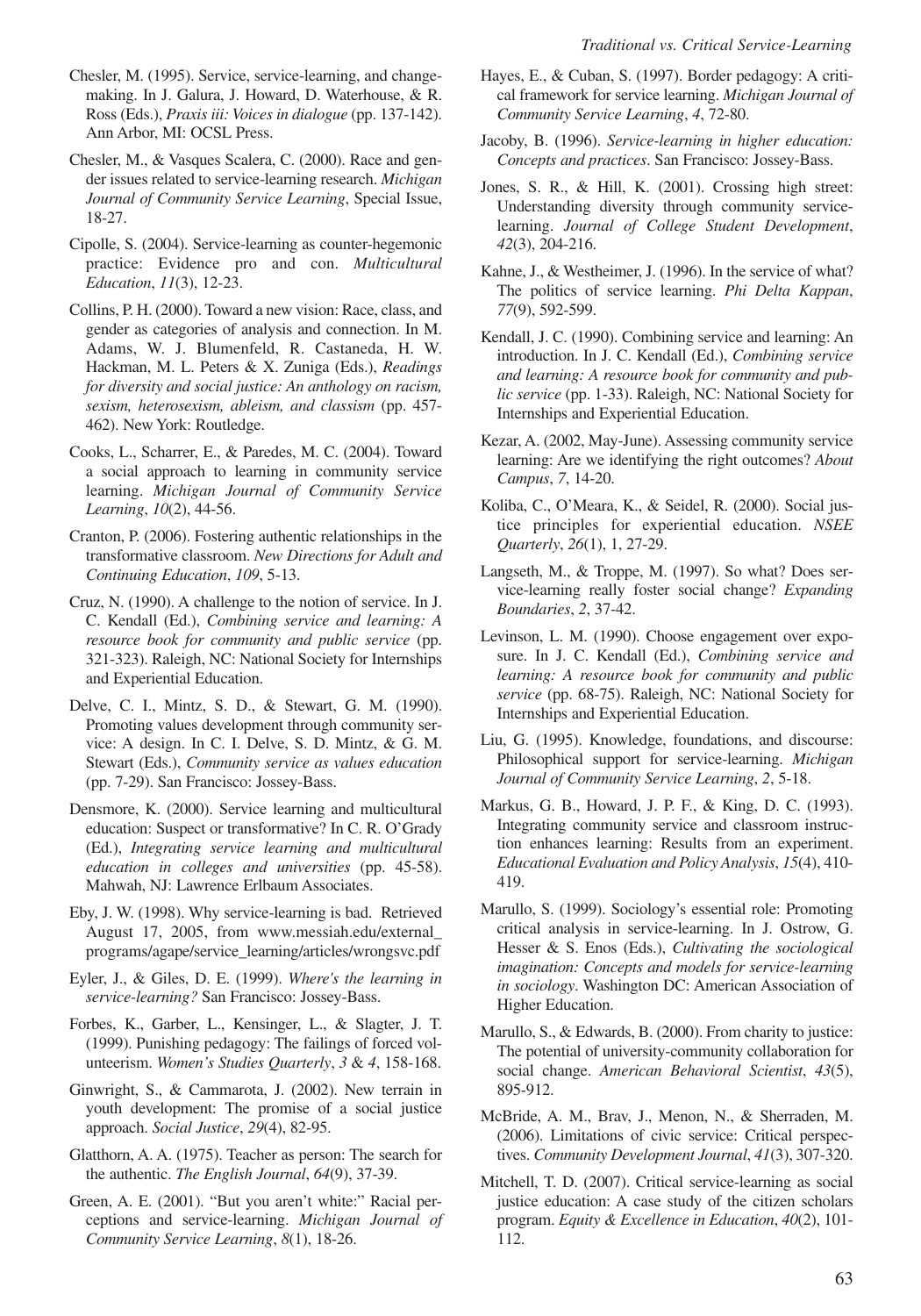- Neururer, J., & Rhoads, R. A. (1998). Community service: Panacea, paradox, or potentiation. *Journal of College Student Development*, *39*(4), 321-330.
- Newmann, F. M., Marks, H. M., Gamoran, A. (1996). Authentic pedagogy and student performance. *American Journal of Education*, *104*(4), 280-312.
- Nieto, S. (2000). Foreword. In C. R. O'Grady (Ed.), *Integrating service learning and multicultural education in colleges and universities* (pp. ix-xi). Mahwah, NJ: Lawrence Erlbaum Associates.
- O'Grady, C. R. (2000). Integrating service learning and multicultural education: An overview. In C. R. O'Grady (Ed.), *Integrating service learning and multicultural education in colleges and universities* (pp. 1-19). Mahwah, NJ: Lawrence Erlbaum Associates.
- Pompa, L. (2002). Service-learning as crucible: Reflections on immersion, context, power, and transformation. *Michigan Journal of Community Service Learning*, *9*(1), 67-76.
- Popok, C. (2007). Reflections on service learning as a pedagogical strategy in composition. In J. Z. Calderón (Ed.), *Race, poverty, and social justice: Multidisciplinary perspectives through service learning* (pp. 36-55). Sterling, VA: Stylus Publishing.
- Radest, H. B. (1993). *Community service: Encounter with strangers*. Portsmouth, NH: Praeger Publishers.
- Remen, R. N. (2000). Belonging. In R. Remen (Ed.), *My grandfather's blessings: Stories of strength, refuge, and blessings* (pp. 197-200). New York, NY: Riverhead Books.
- Rhoads, R. A. (1997). *Community service and higher learning: Explorations of the caring self.* Albany, NY: State University of New York Press.
- Rhoads, R. A. (1998). Critical multiculturalism and service learning. In R. A. Rhoads & J. P. F. Howard (Eds.), *Academic service learning: A pedagogy of action and reflection* (pp. 39-46). San Francisco, CA: Jossey-Bass.
- Rice, K., & Pollack, S. (2000). Developing a critical pedagogy of service learning: Preparing self-reflective, culturally aware, and responsive community participants. In C. O'Grady (Ed.), *Integrating service learning and multicultural education in colleges and universities* (pp. 115-134). Mahwah, NJ: Lawrence Erlbaum Associates.
- Robinson, T. (2000a). Service learning as justice advocacy: Can political scientists do politics? *PS: Political Science and Politics*, *33*(3), 605-612.
- Robinson, T. (2000b). Dare the school build a new social order? *Michigan Journal of Community Service Learning*, *7*, 142-157.
- Roschelle, A. R., Turpin, J., & Elias, R. (2000). Who learns from service learning? *American Behavioral Scientist*, *43*(5), 839-847.
- Rosenberger, C. (2000). Beyond empathy: Developing critical consciousness through service learning. In C. R. O'Grady (Ed.), *Integrating service learning and multicultural education in colleges and universities* (pp. 23- 43). Mahwah, NJ: Lawrence Erlbaum Associates.
- Schulz, D. (2007). Stimulating social justice theory for service-learning practice. In J. Z. Calderón (Ed.), *Race, poverty, and social justice: Multidisciplinary perspectives through service learning* (pp. 23-35). Sterling, VA: Stylus Publishing.
- Schultz, B. D. (2006). Revealing classroom complexity: A portrait of a justice-oriented, democratic curriculum serving a disadvantaged neighborhood. *Annual Meeting of the American Educational Research Association*. San Francisco, CA.
- Sheffield, E. C. (2005). Service in service-learning education: The need for philosophical understanding. *The High School Journal*, *89*(1), 46-53.
- Sleeter, C. E. (2000). Strengthening multicultural education with community-based service learning. In C. R. O'Grady (Ed.), *Integrating service learning and multicultural education in colleges and universities* (pp. 263- 276). Mahwah, NJ: Lawrence Erlbaum Associates.
- Strand, K., Marullo, S., Cutforth, N., Stoecker, R. & Donohue, P. (2003). *Community-based research and higher education*. San Francisco, CA: Jossey-Bass.
- Taylor, J. (2002). Metaphors we serve by: Investigating the conceptual metaphors framing national and community service and service-learning. *Michigan Journal of Community Service Learning*, *9*(1), 45-57.
- Téllez, K. (2000). Reconciling service learning and the moral obligations of the professor. In C. R. O'Grady (Ed.), *Integrating service learning and multicultural education in colleges and universities* (pp. 71-91). Mahwah, NJ: Lawrence Erlbaum Associates.
- Varlotta, L. E. (1997a). A critique of service-learning's definitions, continuums, and paradigms: A move towards a discourse-praxis community. *Educational Foundations*, *11*(3), 53-85.
- Varlotta, L. E. (1997b). *Service-learning as community: A critique of current conceptualizations and a charge to chart a new direction*. Unpublished Dissertation, Miami University, Oxford, OH.
- Wade, R. C. (2000). From a distance: Service-learning and social justice. In C. R. O'Grady (Ed.), *Integrating service learning and multicultural education in colleges and universities* (pp. 93-111). Mahwah, NJ: Lawrence Erlbaum Associates.
- Wade, R. C. (2001). "...and justice for all" community service-learning for social justice. Retrieved November 19, 2001, from http://www.ecs.org/clearinghouse/29/13/ 2913.html